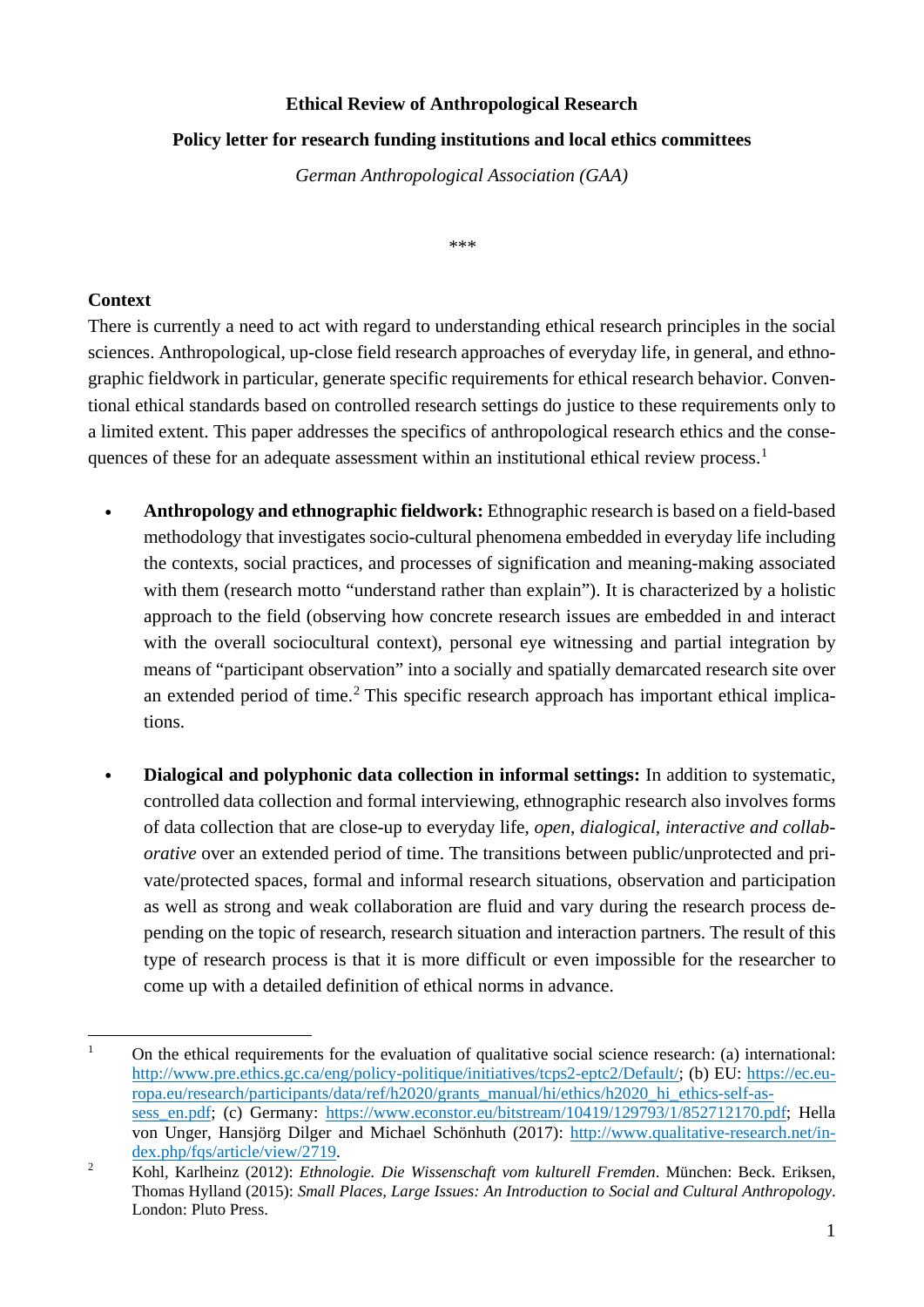- **• Flexibility in research:** Alternating phases of participation and observation lead to different role assumptions, which can only rarely be clearly defined in advance so that the researcher is required to continuously reflect on his/her own role during fieldwork. In the course of fieldwork, relationships of trust, reciprocity, and power as well as the parties involved also change. This often requires a *dynamic adaptation of the research design* and *ongoing processes of social negotiation with actors in the field*. Predetermined formal approval processes ("*free, prior, written and informed consent*") are often inappropriate or even impossible. If so, these must be replaced by flexible verbally given "Informal Consent Without Forms".[3](#page-1-0)
- **Trust:** Access to the research field and the quality of data collected through participant observation or produced collaboratively with research partners greatly depends on the mutual trust built up in the research relationship. This trust in often spatially limited research settings gives rise to a special responsibility regarding the protection of the research partners ("*Do No Harm" principle[4](#page-1-1)*<sup>4</sup> *; pseudonymization or anonymization*[5](#page-1-2) ) and the handling of confidential information regarding other actors *("competing ethical obligations"*[6](#page-1-3) *)*.
- **• Knowledge:** Often in anthropological research, knowledge resources are not available through official "experts" or written sources, but are bound to specific persons and situations, which in turn are embedded in specific power constellations. In addition, the saving, translation, collecting or distributing of knowledge is often subject to local rules or restrictions. This implies complex negotiation processes regarding the individual or cultural co-ownership of data ("*Shared Cultural Ownership"*[7](#page-1-4) ) as well as restrictions on the handling or sharing of raw or primary data<sup>[8](#page-1-5)</sup> (particularly personal field notes/field diaries) and, in general, the provision of data[9](#page-1-6) to researchers, contracting authorities, or scientific third parties (*Open-Data-Pol-* $icy^{10}$  $icy^{10}$  $icy^{10}$ ).
- **• Ethics codes**: Since the 1960s, anthropological associations worldwide have developed codes for ethically responsible research, which are continuously refined and adapted to the changing

<span id="page-1-0"></span> <sup>3</sup> On "Informed Consent" in anthropological research: [http://ethics.americananthro.org/ethics-statement-3-ob](http://ethics.americananthro.org/ethics-statement-3-obtain-informed-consent-and-necessary-permissions/)[tain-informed-consent-and-necessary-permissions/;](http://ethics.americananthro.org/ethics-statement-3-obtain-informed-consent-and-necessary-permissions/) on the debate about "Informed Consent Without Forms": C. Fluehr-Lobban (*1994*): Informed Consent in Anthropological Research: We Are Not Exempt. *Human Organization* 53(1): 1-10.

<span id="page-1-1"></span><sup>&</sup>lt;sup>4</sup> On "Do-No-Harm" conditions in anthropological research: [http://ethics.americananthro.org/ethics-state](http://ethics.americananthro.org/ethics-statement-1-do-no-harm/)[ment-1-do-no-harm/.](http://ethics.americananthro.org/ethics-statement-1-do-no-harm/)

<span id="page-1-2"></span><sup>&</sup>lt;sup>5</sup> On anonymising research partners: [http://ethics.americananthro.org/ethics-statement-3-obtain-informed](http://ethics.americananthro.org/ethics-statement-3-obtain-informed-consent-and-necessary-permissions/)[consent-and-necessary-permissions/](http://ethics.americananthro.org/ethics-statement-3-obtain-informed-consent-and-necessary-permissions/).

<span id="page-1-3"></span><sup>6</sup> On competing ethical obligations in field research situations: [http://ethics.americananthro.org/ethics-state](http://ethics.americananthro.org/ethics-statement-4-weigh-competing-ethical-obligations-due-collaborators-and-affected-parties/)[ment-4-weigh-competing-ethical-obligations-due-collaborators-and-affected-parties/](http://ethics.americananthro.org/ethics-statement-4-weigh-competing-ethical-obligations-due-collaborators-and-affected-parties/)

<span id="page-1-4"></span><sup>7</sup> The ethical implications of "Shared Cultural Ownership": L. La Folette (ed.) 2014: *Negotiating Culture. Heritage, Ownership, and Intellectual Property*. Boston: University of Massachusetts Press.

<span id="page-1-5"></span><sup>8</sup> On the necessary protection of raw data: [http://ethics.americananthro.org/ethics-statement-6-protect-and-pre](http://ethics.americananthro.org/ethics-statement-6-protect-and-preserve-your-records/)[serve-your-records/.](http://ethics.americananthro.org/ethics-statement-6-protect-and-preserve-your-records/)

<span id="page-1-6"></span><sup>&</sup>lt;sup>9</sup> On the ethically justifiable limitations for the dissemination of research results: [http://ethics.americanan](http://ethics.americananthro.org/ethics-statement-5-make-your-results-accessible/)[thro.org/ethics-statement-5-make-your-results-accessible/.](http://ethics.americananthro.org/ethics-statement-5-make-your-results-accessible/)

<span id="page-1-7"></span><sup>&</sup>lt;sup>10</sup> On the issue of long-term data archiving, see Peter Pels et al. (2018): Data Management in Anthropology: The Next Phase in Ethics Governance. *Social Anthropology* 26 (3): 391–413.